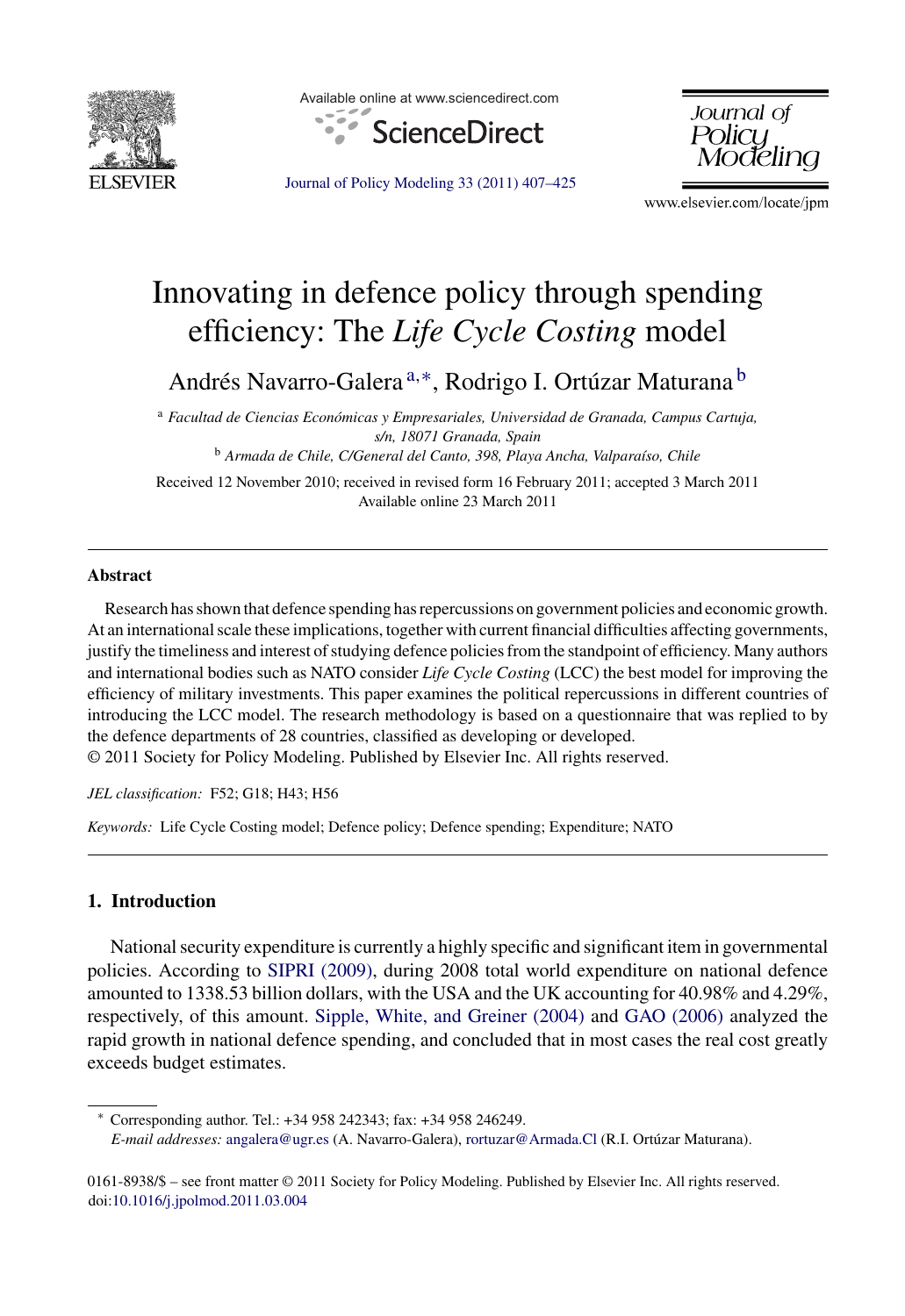Various studies have been made of the relation between defence spending, economic growth and governmental policies, and have concluded that the effects of defence spending include the stimulation of aggregate demand, inflationary pressure and technological advance [\(Abu-Bader](#page--1-0) [& Abu-Qarn, 2003; Dritsakis, 2004; Kollias, Manolas, & Paleologou, 2004\).](#page--1-0) Other authors have examined the implications of national defence spending in the EU, finding very diverse patterns among the (then) 15 Member States. For [Dakurah, Davies, and Sampath \(2001\), p](#page--1-0)olicy implications can be derived from an understanding of the directions and magnitude of causality between military expenditure and economic growth.

Accordingly, current trends in national military expenditure and its political and social repercussions, together with the financial difficulties currently facing governments, highlight the need to study national defence policies from the standpoint of efficiency in public expenditure, and to analyze techniques that may be useful for decision takers. In recent years, and in accordance with *New Public Management* theories ([Hood, 1991, 1995\),](#page--1-0) diverse methods for evaluating public spending have been implemented in administrative reforms in numerous countries, with the aim of reducing costs and increasing efficiency [\(Haque, 2006; Kettl, 2006; Navarro, Ortiz, & López,](#page--1-0) [2008; Ortiz, Navarro, & López, 2006\).](#page--1-0)

With respect to national defence, the *Life Cycle Costing* (LCC) model is internationally considered the best methodology available for improving the efficiency of military equipment investments ([NATO, 2007, 2009\).](#page--1-0) Costs are reduced, and thus an informed investment decision may be taken based on the lowest possible consumption of resources. [Waak \(2004\)](#page--1-0) identified cases in which support costs may be reduced by up to 50%, and according to [Masiello \(2002\),](#page--1-0) the LCC model makes it possible to identify the most significant cost generators and thus achieve the best combination of resources employed. [Ferrin and Plank \(2002\)](#page--1-0) concluded that LCC-based evaluation provides a more long-term view and thus facilitates a more soundly based assessment of acquisitions. A few countries have long implemented the LCC model for evaluating their military investments; such users include the UK, which established its own LCC stages based on the concept of "value for money" ([Hartley & Parker, 2003\),](#page--1-0) Australia, which reoriented the economic evaluation of defence spending towards LCC [\(ANAO, 1998\),](#page--1-0) and the USA, where the concept of Total Ownership Cost ([Boudreau & Naegle, 2005\)](#page--1-0) was introduced.

Nevertheless, at the international level, theorists and senior military authorities agree that application of the LCC model requires appropriate regulatory development. According to [Tysseland](#page--1-0) [\(2008\), t](#page--1-0)he inadequacy of the latter, in many countries, is one of the most severe deficiencies of their defence investment policies. As acknowledged by [NATO \(2008 and 2009\),](#page--1-0) there is widespread awareness of the issue of LCC, but no effective solutions have yet been established—which reflects the complexity, importance and timeliness of the question in terms of international policy making. Current applications are not always effective and few if any studies have been made to determine whether national standards for evaluating military spending satisfy the requirements of the LCC model. Hence the need for further research in this field.

In this context, in the present paper we analyze the political implications of implementing the LCC model in defence investment programmes. Two fundamental research questions are addressed: (1) do current national regulations enable the systematic application of the LCC model? (2) If not, what public policies should be adopted so that its application may be viable?

Accordingly, we first examine whether current national standards for evaluating military investments, as instruments of national defence policy, are appropriate, from a technical standpoint, for the LCC model to be applied. We study the strengths and weaknesses of such standards and, where appropriate, suggest improvements. Secondly, we analyze the differences between defence spending evaluation standards and practice in developed and in developing countries, in order to